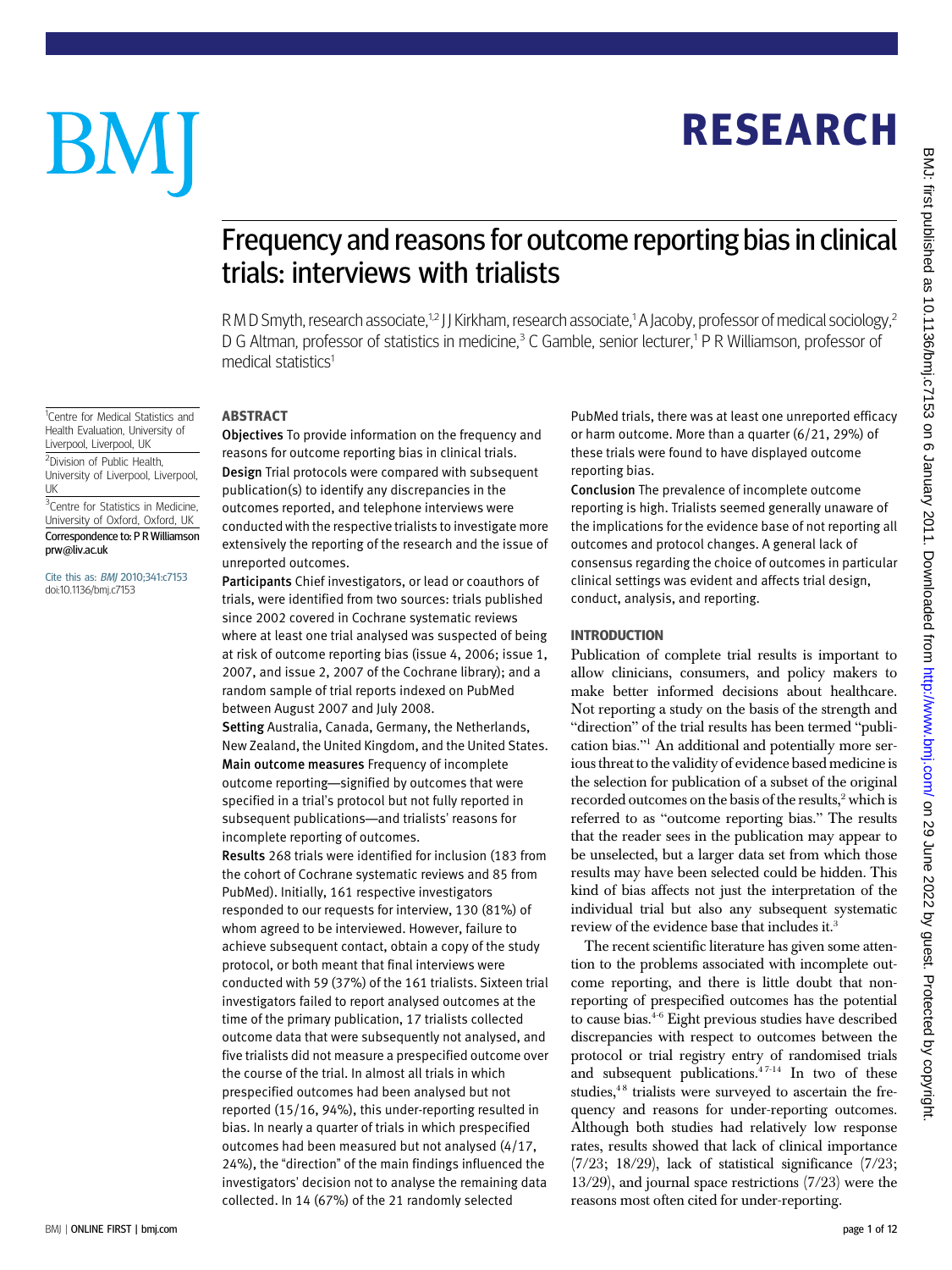A more recent retrospective review of publications and follow-up survey of trial investigators confirmed these reasons for non-reporting.<sup>15</sup> However, information from self reported questionnaires suggested trialists often did not acknowledge the existence of unreported outcomes, even when there was evidence to the contrary in their publication.

We undertook a study comparing the outcomes specified in trial protocols with those in published reports, and obtained detailed information relating to discrepancies from trial investigators by means of a structured telephone interview. Our objectives were to explore all discrepancies between outcomes specified in the protocol and those reported in the trial publication, identify cases of selective reporting of the set of outcomes measured, assess whether outcome reporting bias had occurred, and provide a more detailed understanding of why trialists do not report previously specified outcomes.

#### **METHODS**

We compared trial protocols with subsequent reports, and then conducted interviews by telephone with the trialists to obtain information relating to discrepancies. All interviews were conducted in English; because some of the investigators were overseas, we ascertained the feasibility of doing this with the researcher beforehand. The project was not required to be reviewed under the terms of the governance arrangements for research ethics committees in the United Kingdom. However, trialists were informed that confidentiality would be assured and all identifiable data from the interviews would be shared only by immediate members of the research team (AJ, JJK, PRW, and RMDS).

#### **Participants**

The study reported here was part of the larger Outcome Reporting Bias in Trials (ORBIT) projectto estimate the prevalence and effect of outcome reporting bias in clinical trials on the primary outcomes of systematic reviews from three issues of the Cochrane Library: issue 4, 2006; issue 1, 2007, and issue 2, 2007. ${}^{3}$  To assess the risk of outcome reporting bias in this context, a classification system was developed and applied when a trial was excluded from a meta-analysis either because data for the review primary outcome were not reported or because data were reported incompletely (for example, just as "not significant"). The system identified whether there was evidence that:  $(a)$  the outcome was measured and analysed but only partially reported;  $(b)$ the outcome was measured but not necessarily analysed;  $\left( d \right)$  it was unclear whether the outcome was measured; or  $(d)$  it was clear that the outcome was not measured. One project researcher and the corresponding author of the review independently classified any trial in the review that did not report or partially reported results for the review primary outcome on the basis of all identified publications for that trial.

We had intended originally to interview the investigators of trials where outcome reporting bias was suspected for the review primary outcome and match the interview to one from an investigator of a trial in the same review where there was no suspicion of outcome reporting bias. However, it became apparent early on that matching would not be possible owing to the low response rate. We therefore interviewed trialists from within these two groups without any attempt at matching. To reduce potential problems with recall, we restricted interviews to authors of trials published since 2002; therefore, trials published since 2002 from Cochrane reviews that included at least one trial where outcome reporting bias was suspected were eligible for the current study.

We also drew on a second source, PubMed, and randomly sampled trial investigators from the 14 758 trial reports indexed on PubMed over the 12 month period from August 2007 to July 2008. We used the advance search option in PubMed and searched for randomised controlled trials in human participants that were published in English.

We aimed to conduct interviews with the trial chief investigator, but also with the lead author where they were different. Several strategies were used to identify current contact details for these two groups of individuals. We began with the email address included on the publication. These email addresses were often no longer valid in cases where a considerable amount of time had elapsed between a publication and this analysis. In this situation, we tried to locate more recent publications by the same author by searching electronic databases. We then attempted to establish contact via the website or directory of the author's institution, by contacting the journal in which the study was published, or by searching for the author's name using an internet search engine such as Google. A further strategy if these measures were unsuccessful was to contact other authors the original author had recently published with to request contact information.

Eligible trialists were contacted initially by an email from one of the study team (RMDS) informing them about the study and inviting them to take part in an interview. The trial protocol was requested at this point. One reminder was sent two weeks later to those trial investigators who had not responded to the first email. If no reply had been received within a month of first contact, we assumed the trialist did not want to take part and then consecutively invited coauthors to do so. Trial investigators who actively opted out (declined to be interviewed) were asked to nominate a coauthor who could be approached. To maximise our sample, all those eligible and in agreement were interviewed. Timing of the interview was therefore dependent on when the trialist or coauthor responded to the email.

#### Sample size

Given the lack of similar studies, it was difficult to estimate the number of trialists who would agree to be interviewed. To maximise information on reasons for discrepancies in reporting of primary outcomes, investigators from all trials included in a Cochrane review that were suspected of outcome reporting bias for the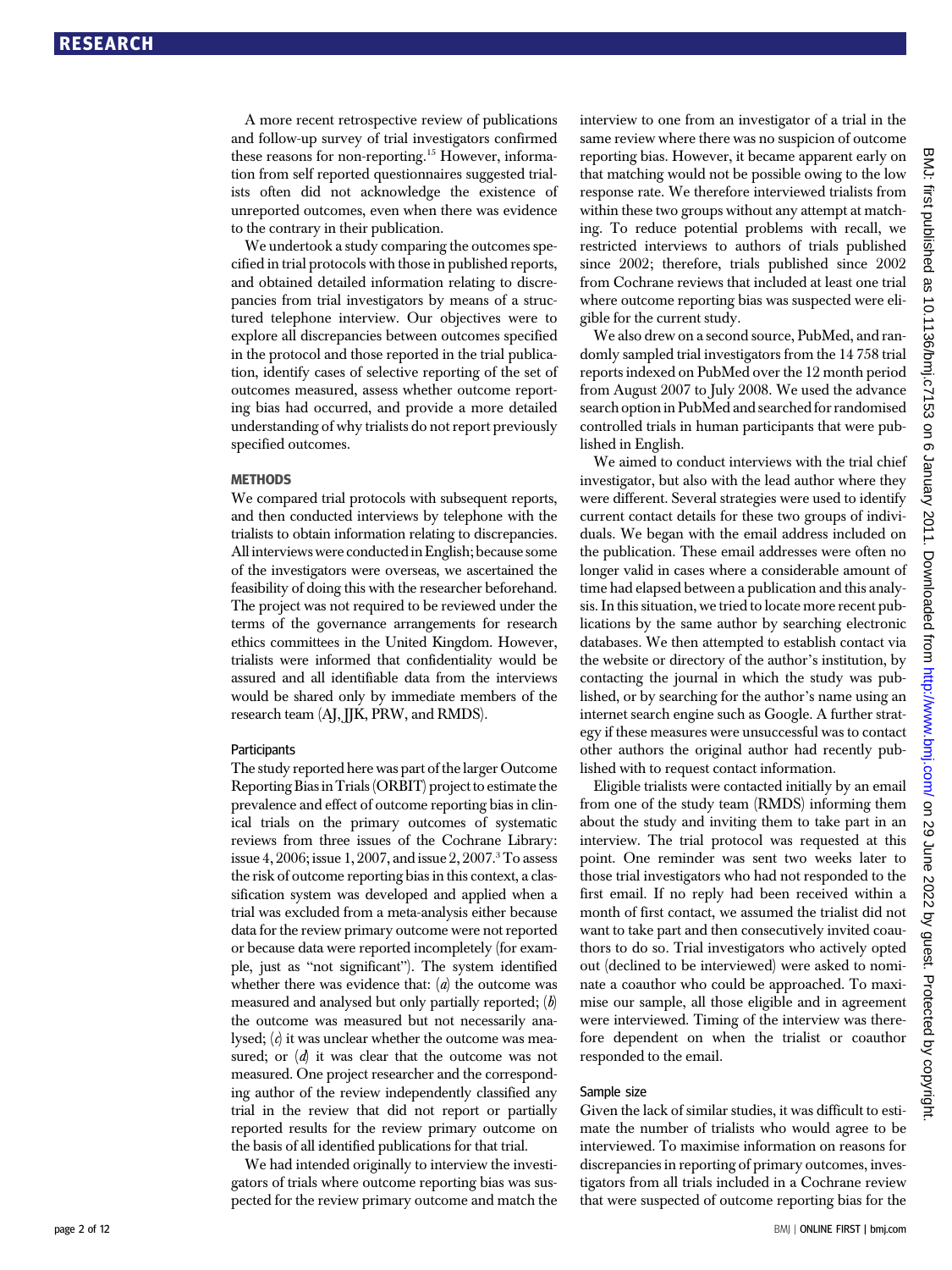Table 1 | Characteristics of trialists who responded to the invitation to participate in the study and those who did not

|                                             | All<br>$(n=268)$ | Responded<br>$(n=59)$ | Did not respond<br>$(n=209)$ | $X^2$  | P value |
|---------------------------------------------|------------------|-----------------------|------------------------------|--------|---------|
| Cohort                                      |                  |                       |                              |        |         |
| Randomly selected from PubMed               | 85               | 21 (25%)              | 64 (75%)                     |        |         |
| Identified in Cochrane reviews:             |                  |                       |                              |        |         |
| Suspected of outcome<br>reporting bias*     | 85               | 17 (20%)              | 68 (80%)                     | 0.056  | 0.812   |
| Not suspected of outcome<br>reporting bias* | 98               | 21 (21%)              | 77 (79%)                     |        |         |
| Trial sample size                           |                  |                       |                              |        |         |
| $\langle 100$                               | 122              | 28 (23%)              | 94 (77%)                     | 0.627  | 0.731   |
| 100-999                                     | 128              | 26 (20%)              | 102 (80%)                    |        |         |
| >1000                                       | 18               | 5(28%)                | 13 (72%)                     |        |         |
| <b>Total</b>                                | 268              | 59                    | 209                          |        |         |
| <b>Funding</b>                              |                  |                       |                              |        |         |
| Non-commercial                              | 105              | 33 (31%)              | 72 (69%)                     | 10.064 | 0.018   |
| Industry                                    | 116              | 21 (18%)              | 95 (82%)                     |        |         |
| Unfunded                                    | $\mathbf{1}$     | $0(0\%)$              | 1 (100%)                     |        |         |
| Not stated                                  | 46               | 5(11%)                | 41 (89%)                     |        |         |
| Total                                       | 268              | 59                    | 209                          |        |         |
| Statistician involved                       |                  |                       |                              |        |         |
| Statistician involved                       | 17               | 7 (41%)               | 10 (59%)                     | 5.012  | 0.082   |
| Statistician involvement unclear            | 45               | 12 (27%)              | 33 (73%)                     |        |         |
| No information provided                     | 206              | 40 (19%)              | 166 (81%)                    |        |         |
| Total                                       | 268              | 59                    | 209                          |        |         |
| *In relation to review primary outcome.     |                  |                       |                              |        |         |

review primary outcome were approached for interview (n=85). In order to interview a similar number of trial investigators from the other two groups—that is, trials from the same Cochrane reviews that were considered to show no outcome reporting bias and the randomly selected cohort of PubMed trials—a further 98 and 85 trialists, respectively, were approached. The sample size was governed by pragmatic considerations relating to the number of eligible trials identified, the resources available, and the willingness of trial investigators to participate.

#### Comparison of the trial protocol and publication(s)

Before interview, two researchers (RMDS and JJK) independently assessed consistency of the trial protocol with its related publication(s) to identify any discrepancies in outcomes. For each trial we reviewed all associated published articles. All trial reports were written in English; conference abstracts and posters were excluded.

Unreported outcomes were defined as those that were prespecified in the trial protocol but were not reported in any subsequent publications. For each trial where selective outcome reporting was identified, an "aide memoire" for the interview was produced showing the outcomes prespecified in the protocol and the outcomes published in the trial report.

#### Interview schedule

An interview schedule was devised to identify factors influencing research reporting. The schedule had a chronological structure that followed the sequence of events for a trial: it started by establishing the research question and discussing the writing of the study protocol; moved to trial conduct; and finally went through the publication of the study findings. Where outcomes were not reported as specified in the trial protocol, we asked trialists to give an explanation and justification for their decision making and an account of how decisions were made. Trial investigators were also asked to provide the statistical significance of these unreported outcomes if the data were collected and analysed.

The schedule comprised three broad areas of questioning:  $(a)$  specific questions relating to the presence of selective outcome reporting (that is, selection of a subset of the original recorded outcomes for inclusion in the trial publication (see below));  $(b)$  specific questions relating to writing the manuscript and getting the paper published; and  $(c)$  general questions relating to publication bias. This current paper addresses the first of these areas; qualitative data obtained from the interviews that explore trialists' experiences more generally of carrying out and reporting research will be reported in a separate paper. Trial investigators had a copy of the trial protocol and subsequent publication(s) with them at the time of the interview, as did the interviewer.

Specific questions were asked relating to the possibility of selective outcome reporting; that is, whether a subset of the original recorded outcomes was selected for inclusion in the trial publication:

- Were data for the unreported outcome collected? If not, explore with trialist why not
- What was the trialist's perception of the importance of the outcome(s)?
- Why were data on the prespecified outcome(s) not collected?
- What did the trialist consider were the benefits, limitations, and difficulties associated with not collecting data on the prespecified outcome(s)?
- If data on the unreported outcome were collected, were they analysed?

If not, explore with trialist why outcome data were not analysed

- What did the trialist consider were the benefits, limitations, and difficulties associated with analysing prespecified outcome(s) data?
- Why is reporting all prespecified outcomes important?
- Why were the analysed outcome(s) not reported?
- What did the trialist consider were the benefits, limitations, and difficulties associated with not reporting the analysed outcome(s)?
- What was the statistical significance of the unreported analysed outcome?

Explore with trialists the meaning of statistical significance generally

Explore with trialists the importance or not of the statistical significance of the non-reported outcome

Explore how the statistical significance of an outcome might influence reporting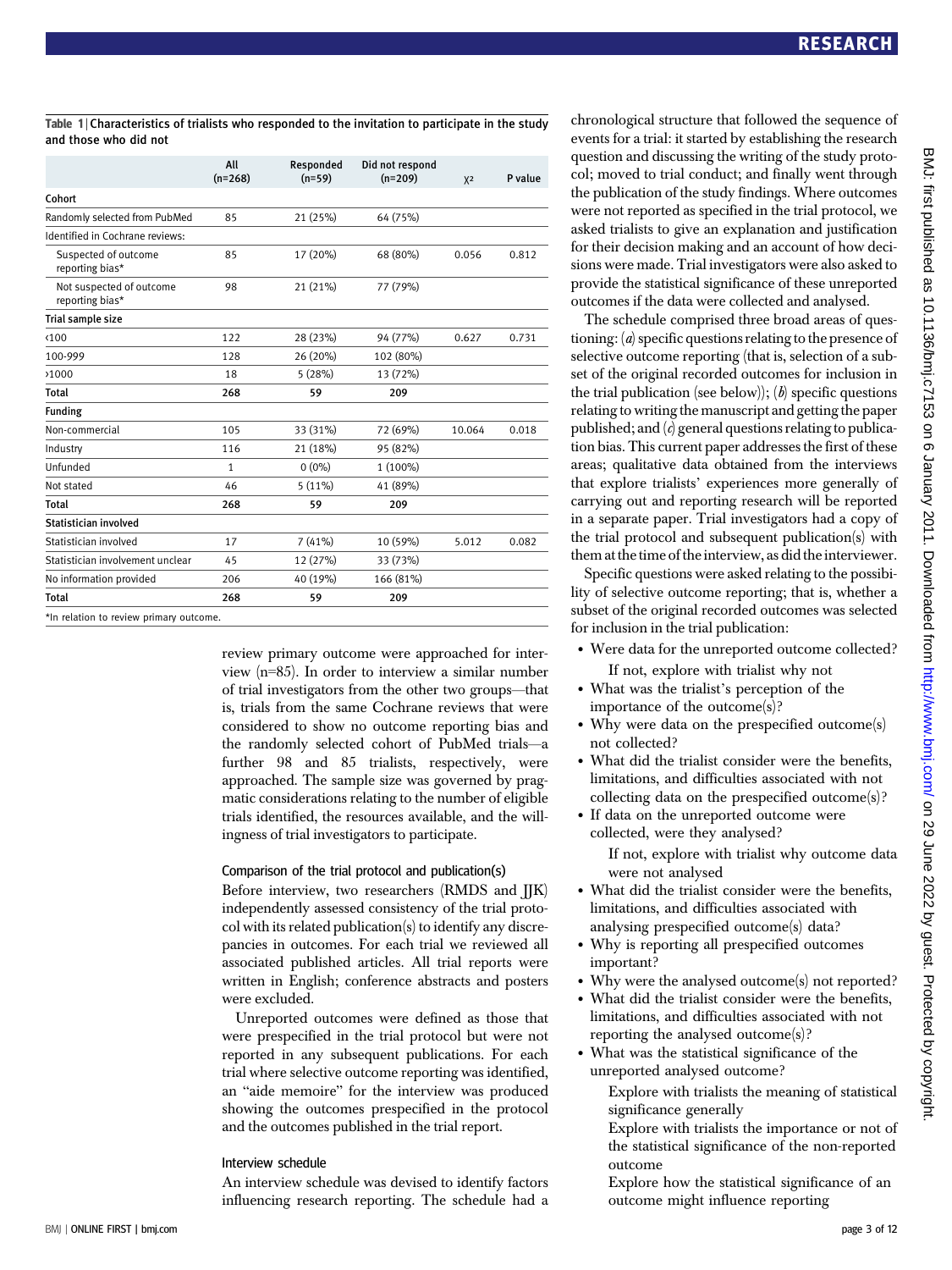All interviews were conducted by a researcher with experience of qualitative research and of interviewing clinicians (RMDS). Two trialists requested, and were provided with, their interview transcript in order to add to or clarify issues and to ensure validity of the account produced; neither changed their accounts.

Initially, we had not planned to exclude trialists on the grounds of first language. Three pilot interviews were performed with trialists from non-English speaking institutions whose first language was not English to assess the feasibility of carrying out interviews with such individuals, with respect to information given and interpretation. Email follow-up was then undertaken to verify the authors' responses and our understanding of the information they gave. These interviews are included in the analysis. However, there was some difficulty eliciting data and information because of the language barriers, and follow-up questions were required by email. Given the resource implications of follow-up, we decided that inclusion should be limited to trialists working at institutions where English is usually spoken.

#### Analysis

Each interview was tape recorded with the trialist's permission, transcribed, and anonymised. All the transcripts were examined in detail by one of the investigators (RMDS). At this stage interpretations were shared with two of the other investigators—one a medical sociologist with extensive qualitative research experience (AJ), the other a statistician with recognised outcome reporting experience (PRW)—both of whom read the transcripts independently. Data obtained from the trial investigators in response to the explicit questions relating to the presence of outcome reporting bias were of particular interest.

Reasons provided by the trialists for not reporting prespecified outcomes were classified by the investigators (AJ, PRW, and RMDS). Categories for outcome reporting were preset and added to or modified as new responses emerged. Through discussion the investigators reached a consensus regarding the categories for classification of the reasons for discrepancies:  $(a)$ the outcome was measured and analysed but not reported;  $(b)$  the outcome was measured but not analysed;  $(c)$  the outcome was not measured; and  $(d)$  the outcome was reported but not prespecified in the protocol. A particular reporting practice was deemed to be associated with bias if the reason for non-reporting of an analysis was related to the results obtained; for example, if the result for the outcome was non-significant.

For some trials from Cochrane reviews identified by the ORBIT project, we already suspected outcome reporting bias if trials did not report or partially reported results for the review primary outcome on the basis of all identified publications for that trial. For this reason, estimates of the frequencies of various discrepancies in reporting<sup>6</sup> are based only on data from the randomly selected cohort identified from PubMed. However, the reasons given by the trial investigators for selective reporting are provided for all cohorts together.

#### RESULTS

#### Response rate

A total of 268 trials were identified for inclusion; 183 of these were from the cohort of trials covered in Cochrane systematic reviews and 85 were randomly selected from PubMed. One hundred and sixty one of the 268 respective investigators acknowledged receipt of our email, of whom 31 (19%) declined our invitation. For those authors who did not respond to emails, we were unable to ascertain whether this was because of incorrect or invalid contact information and hence non-receipt of our invitation. We were unable to obtain contact details for chief investigators or lead authors for 19 (7%) trials; however, we established contact with coauthors for eight of these.

Thirty one trialists (including six coauthors) declined to be interviewed. The majority (17 trialists) gave no reason for doing so. Those who did provide reasons for declining cited personal circumstances (five trialists), work commitments (four trialists), and difficulty in recalling the trial (three trialists). One trialist did not wish to be interviewed by telephone, preferring email or written contact only. One trialist requested a copy of the ORBIT protocol, and subsequently declined to be interviewed.

Overall, 130 (81%) trialists initially agreed to be interviewed (113 chief investigators or lead authors; 17 coauthors), but further attempts to establish contact and request their trial protocols proved unsuccessful for 30 of these. A further 35 trialists were unable to provide a copy of their trial protocol and so were not interviewed: 15 were unable to locate a copy, 13 were unable to disclose details of their protocol because of restrictions imposed by funding bodies (funded solely by industry), five had protocols that were not written in English, and two trialists were unwilling to share their protocol with us, both stipulating that it was a confidential document. Six further trialists agreed to be interviewed and provided a copy of their protocol, but did not respond to any further email contact.

All those eligible and in agreement were interviewed. Overall 59 (37%) trialists, 38 identified from the cohort of trials from Cochrane reviews and 21 from trials recently indexed in PubMed, were interviewed (fig 1). Characteristics of the publication(s) were compared between trialists agreeing (n=59) and those not agreeing  $(n=209)$  to be interviewed (table 1). A higher proportion of trialists who did not agree to interview were funded by industry. There was some evidence that investigators for trials with reported involvement of a statistician were more likely to agree to be interviewed. There was no evidence of any association between a trialist agreeing to be interviewed and the sample size of the trial. Importantly, there was no evidence of an association between agreement rate and the level of suspicion of outcome reporting bias, as indicated by the two groups of trials identified from Cochrane reviews.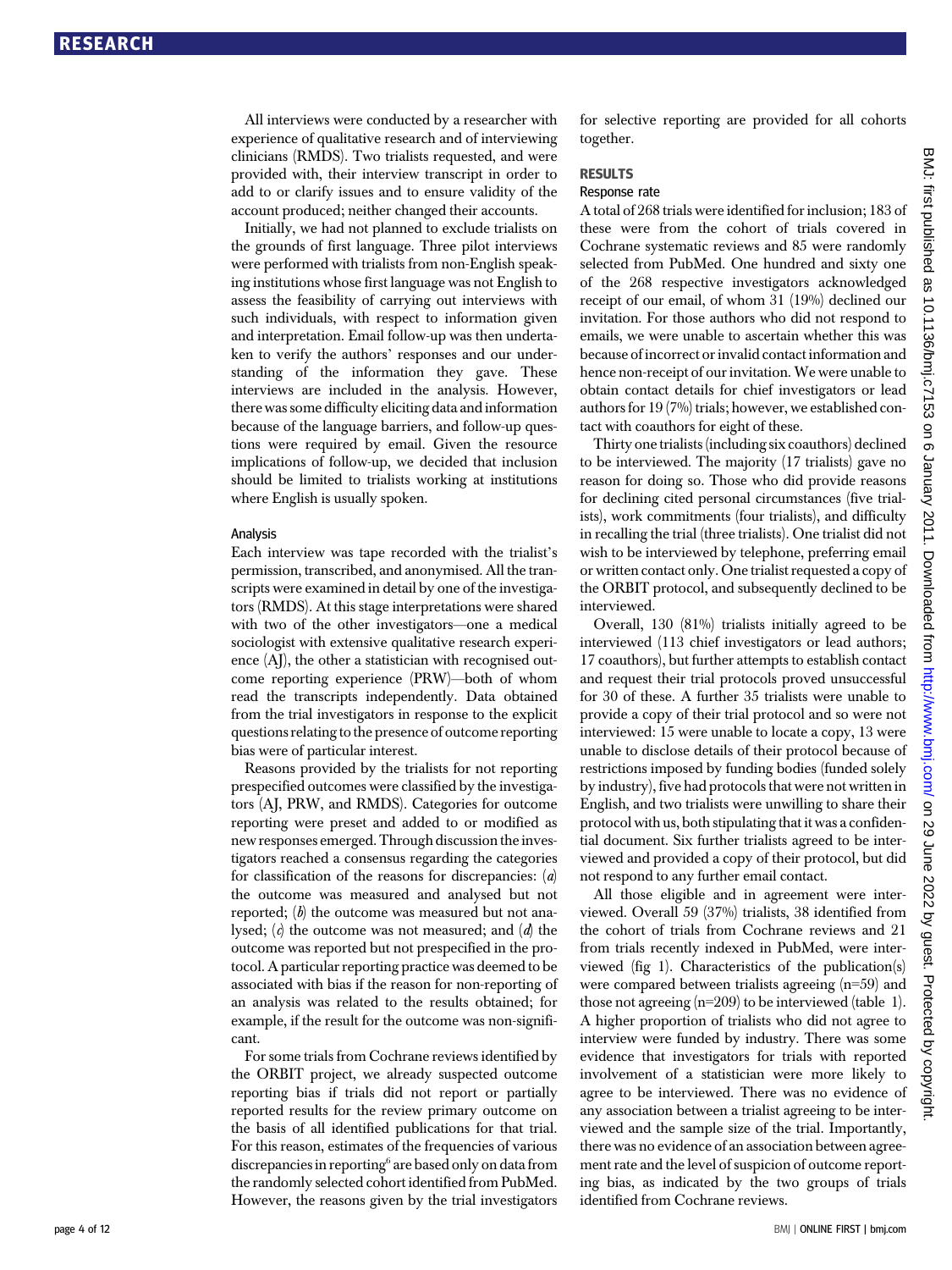

Trialists eligible for interview. \*Includes 17 associated with trials suspected of outcome reporting bias, 21 responsible for trials with no outcome bias suspected

#### Characteristics of those interviewed

Most interviews (48/59, 81%) were conducted with the trial chief investigator, eight of whom were PhD students. A further eight interviews were conducted with the lead author and three with a coauthor. Additional data were obtained at the time of the semistructured interviews to provide a descriptive summary of the sample. Characteristics of the interviewees and trials are shown in table 2. Trialists were based in Australia, Canada, Germany, the Netherlands, New Zealand, the United Kingdom, and the United States.

The median publication year was 2005 (range 2002- 2008). In all but one case, interviews were performed with one trial investigator from each trial; for one trial we interviewed the chief investigator, lead author, and statistician simultaneously at their request. Interviews lasted on average 56 minutes (range 19-96 minutes).

#### Description of protocols

Forty three (73%) trialists sent their full study protocol for review. The quality of the protocols was highly variable, but all lacked some key information such as a clear definition of the primary outcome or a description of the statistical methods planned for the analysis. For the remaining 16 (27%) trialists, no complete protocol was available. Instead, six trialists provided the ethics committee application, two the funding application, one a summary of the full protocol, and three extracts from relevant chapters of doctoral theses. For one trial the protocol sent was simply a letter with the description of the trial that was sent to the funders. For two trialists the full protocol was available but not in English, so an English summary was provided. For the remaining trial we obtained an abridged version of the protocol from the clinical trials.gov website.

In just under half of the protocols and substituted documents (27/59, 46%), one primary outcome was explicitly specified. In four (7%) protocols more than one outcome was specified, and in 28 (47%) none was specified. In three cases where a primary outcome was not explicitly stated, we assumed that the outcome used in the sample size calculation was the primary outcome; in two of these cases, this matched the stated primary outcome in the publication. In the remaining trial, the stated primary outcome in the report did not match the outcome on which the protocol sample size calculation was based. For three further trials where a primary outcome was not explicitly stated, we assumed that the primary outcome related to the main aim as stated in the research question in the protocol. Across the 37 trials with explicit (31 trials) or implicit (6 trials) primary outcomes, a total of 233 secondary outcomes were specified in the protocols (median of five, range 1- 17). For the remaining 22 protocols where we could not deduce clearly which outcome was the primary outcome, a total of 132 outcomes were specified in the protocols (median of five, range 1-21). For the 59 protocols together, a total of 419 outcomes were specified; the median number of all outcomes specified was six (range 1-21). A statistical analysis plan was provided in 40 (68%) protocols.

#### Reasons for discrepancies in reporting of an individual outcome

Inconsistencies of reporting were divided into those where an outcome specified in the protocol was omitted in the subsequent publication and those where an outcome presented in the publication was not prespecified in the protocol. All discrepancies identified across all 59 trials are included here. These categories are mutually exclusive for a particular outcome.

#### Prespecified outcome measured and analysed by the time of the primary publication but not reported

Sixteen trial investigators failed to report a total of 30 analysed outcomes. For the majority (15/16, 94%) of the trials, this was judged to have led to biased underreporting (table 3). Although the decisions made by trialists not to report outcomes potentially induced bias, the information provided by trial investigators confirmed that, in all but one case (trialist 30), not reporting an outcome was unintentional. The most common reasons given by the trialists for not reporting outcomes were related to a lack of understanding about the importance of reporting "negative" results (trialists 12, 18, 22, 29, 44, 49, and 50), the data being perceived to be uninteresting (trialists 09, 18, and 36), there being too few events worth reporting (trialists 12, 39, and 41),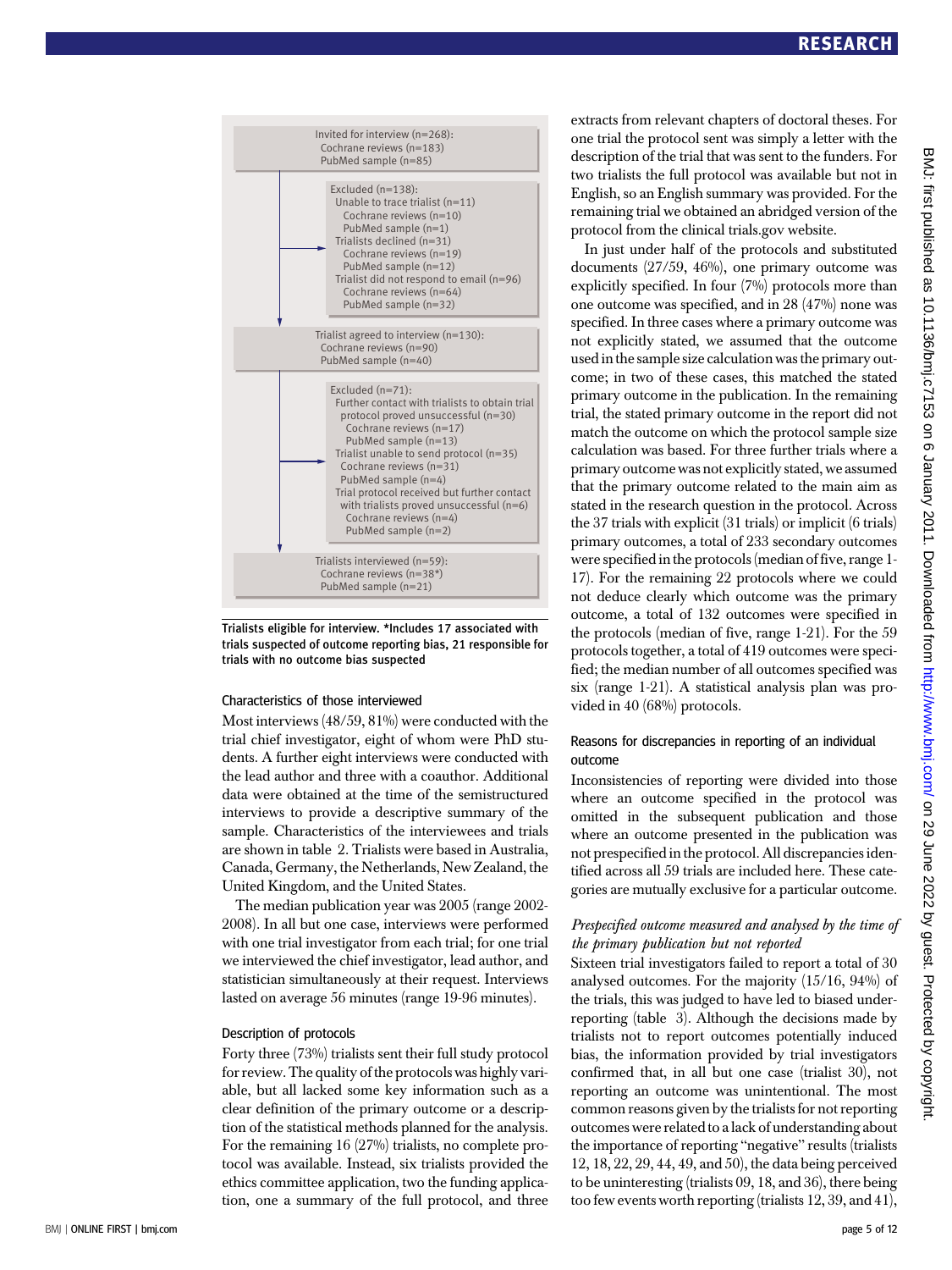#### Table 2 | Characteristics of trial investigators and trials included in the study

|                                | <b>Trialists from Cochrane review cohort</b>    |                                                     |                                                 |  |
|--------------------------------|-------------------------------------------------|-----------------------------------------------------|-------------------------------------------------|--|
|                                | Suspected of outcome<br>reporting bias $(n=17)$ | Not suspected of outcome<br>reporting bias $(n=21)$ | <b>Trialists from PubMed cohort</b><br>$(n=21)$ |  |
| Previous research experience   |                                                 |                                                     |                                                 |  |
| Extensive                      | 10 (59%)                                        | 7 (33%)                                             | 15 (71%)                                        |  |
| Coauthor had experience        | 7 (41%)                                         | 10 (48%)                                            | 4 (19%)                                         |  |
| No experience in research team | $\mathbf 0$                                     | 4 (19%)                                             | 2(9%)                                           |  |
| Sample size                    |                                                 |                                                     |                                                 |  |
| $\langle 100 \rangle$          | 6 (35%)                                         | 11 (52%)                                            | 11 (52%)                                        |  |
| 100-999                        | 8 (47%)                                         | 9(43%)                                              | 9(43%)                                          |  |
| >1000                          | 3(18%)                                          | 1(5%)                                               | 1(5%)                                           |  |
| <b>Funding</b>                 |                                                 |                                                     |                                                 |  |
| Non-commercial                 | 10 (59%)                                        | 15 (71%)                                            | 11 (52%)                                        |  |
| Industry                       | 7 (41%)                                         | 5(24%)                                              | 10 (48%)                                        |  |
| Unfunded                       | $\mathbf 0$                                     | 1(5%)                                               | $\mathbf 0$                                     |  |
| Statistician involved          |                                                 |                                                     |                                                 |  |
| Throughout trial               | 9 (53%)                                         | 8 (38%)                                             | 13 (62%)                                        |  |
| Consulted                      | 1(6%)                                           | 5(24%)                                              | 6(29%)                                          |  |
| No statistician involved       | 7 (41%)                                         | 8 (38%)                                             | $2(10\%)$                                       |  |

and the need for brevity or perceived space constraints imposed by the journal (trialists 32, 34, and 56).

There was deliberate misrepresentation of the results in one trial, in which a statistically significant increase in harm in the intervention group was suppressed. The investigator for this trial (trialist 30) described the difficulties presented by such a result, including the discussions the team had with each other and the wider clinical and research community, and the potential impact reporting the data would have had on service providers.

#### Prespecified outcome measured by the time of the primary publication but not analysed or reported

Data on 26 outcomes over 17 trials were collected but subsequently not analysed. Most reasons given by the trial investigators were not considered to indicate bias (table 4). However, in four trials, the direction of the main findings had influenced the investigators' decision not to analyse all the data collected. In three of these trials, results for the primary outcome were non-significant and analyses of some of the secondary outcomes were therefore considered of no value (trialists 05, 39, and 44). The remaining trialist, after finding an increase in harm for the primary outcome, chose not to analyse a secondary outcome (trialist 59).

Other reasons given by the trialists for not analysing collected outcome data included: inadequacies in data collection resulting in missing data (trialists 20 and 23); long term data not being available by the time primary outcome data were published (trialists 08, 23, and 43); delay in obtaining the data (trialists 40, 42, and 53); practical difficulties leading to uncertainty regarding the validity of the results (trialist 55); cuts in government funding meaning full analysis was not financially viable (trialist 15); a large volume of data presented in primary publication (trialist 45); and practical difficulties associated with the organisation of the trial (trialist 27). One trialist (trialist 41) had problems associated with not meeting the prespecified sample size, and an additional trial investigator (trialist 31) failed to analyse one outcome because the trial had a lower than expected recruitment rate (the prespecified sample size was 112, but only 54 participants were recruited), so the researchers decided to analyse fewer outcomes.

#### Prespecified outcome not measured

Thirteen prespecified outcomes across five trials were not measured over the course of the trial. Reasons given by the trial investigators related to data collection being too expensive or complicated, as well as there being insufficient time and resources to collect less important secondary outcomes.

#### Outcome reported but not prespecified in the protocol

An additional 11 outcomes were analysed and reported without being prespecified in the five respective trial protocols. The reasons that the trialists gave were associated with poor research practice and were attributed to shortfalls in the writing of the protocol. For example, one trialist acknowledged that only at the point of compiling the case report forms did they consider collecting data on the outcome, a decision that was mostly influenced by the fact that the outcome was routinely measured by clinicians.

#### Frequency of outcome reporting bias

Estimates of the frequencies of various discrepancies in reporting are based only on data from the randomly selected cohort identified from PubMed, because trials identified from the ORBIT project were not randomly selected. In the 21 PubMed trials, the primary outcome stated in the protocol was the same as in the publication in 18 (86%) cases. Of these 18 studies, three were funded solely by industry, nine were not commercially funded, and six received funding from both industry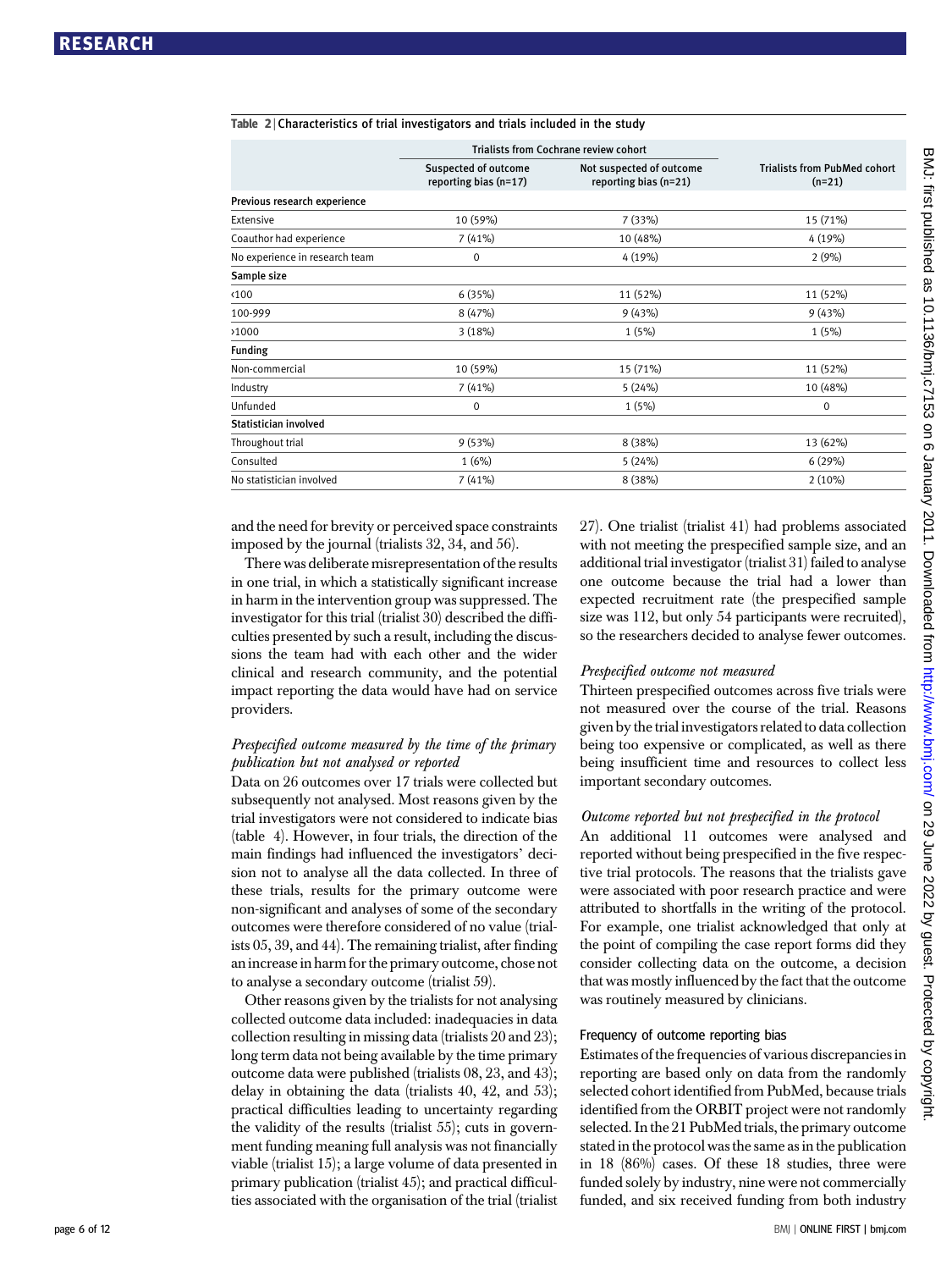| <b>Trialist</b> | <b>Explanation from trialist</b>                                                                                                                                                                                                                                                                                                                                                                                                                                                                                                                                                                                                                                                                                                                                                                                                                                                                                                                                                                                                                                                                                                                                                                                                                                                                                                                                                                                                                                                                                                                | Category                                                                               |
|-----------------|-------------------------------------------------------------------------------------------------------------------------------------------------------------------------------------------------------------------------------------------------------------------------------------------------------------------------------------------------------------------------------------------------------------------------------------------------------------------------------------------------------------------------------------------------------------------------------------------------------------------------------------------------------------------------------------------------------------------------------------------------------------------------------------------------------------------------------------------------------------------------------------------------------------------------------------------------------------------------------------------------------------------------------------------------------------------------------------------------------------------------------------------------------------------------------------------------------------------------------------------------------------------------------------------------------------------------------------------------------------------------------------------------------------------------------------------------------------------------------------------------------------------------------------------------|----------------------------------------------------------------------------------------|
| 09              | "It was just uninteresting and we thought it confusing so we left it out. It didn't change, so it was a result that we you know, kind of not particularly<br>informative let's say, and was to us distracting and uninteresting."                                                                                                                                                                                                                                                                                                                                                                                                                                                                                                                                                                                                                                                                                                                                                                                                                                                                                                                                                                                                                                                                                                                                                                                                                                                                                                               | <b>Bias</b>                                                                            |
| 12              | "There was no mortality. No mortality at all"<br>"I had the idea that they would change with the intervention, but they didn't change and that is why they were never reported. It was the negative result,<br>which is also a result, but we never report on it. Normally I would have published these, I also publish negative data, but we thought that these data would<br>explain why the intervention should work and that these data did not show, so that's why but normally I would certainly publish negative results."                                                                                                                                                                                                                                                                                                                                                                                                                                                                                                                                                                                                                                                                                                                                                                                                                                                                                                                                                                                                               | <b>Bias</b>                                                                            |
| 18              | "We didn't bother to report it, because it wasn't really relevant to the question we were asking. That's a safety issue thing; there was nothing in it so we<br>didn't bother to report it. It was to keep ethics committee happy. It is not as if we are using a new drug here, it is actually an established one, just an<br>unusual combination, so if we are using new things we report all that sort of stuff, so it's not that experimental. We didn't bother to report it, because it<br>wasn't really relevant to the question we were asking."<br>"They're kind of standard things in the bone world and they never show anything unless you have 5000 people, I'm exaggerating, 500 people in each group.<br>In the end there was nothing really in it, I mean there were no differences, it was a short duration study, very small numbers, so actually the chances of<br>finding anything was very small. Even if we found something it was likely to be confounder, there was a statistical chance. I think the protocol was adapted<br>from a kind of a standard one we used for lots of drug trials and some of those bits could have been left out actually."                                                                                                                                                                                                                                                                                                                                                                   | <b>Bias</b>                                                                            |
| 22              | "The whole study showed that there was nothing in the [intervention]. So the whole study was actually a negative result, so I don't think the fact that there<br>was no effect prevented me from putting it into the paper. It was either possibly an oversight or possibly something I thought, 'well this isn't relevant."                                                                                                                                                                                                                                                                                                                                                                                                                                                                                                                                                                                                                                                                                                                                                                                                                                                                                                                                                                                                                                                                                                                                                                                                                    | Bias                                                                                   |
| 29              | "When I take a look at the data I see what best advances the story, and if you include too much data the reader doesn't get the actual important message, so<br>sometimes you get data that is either not significant or doesn't show anything, and so you, we, just didn't include that. The fact that something didn't<br>change doesn't help to explain the results of the paper."                                                                                                                                                                                                                                                                                                                                                                                                                                                                                                                                                                                                                                                                                                                                                                                                                                                                                                                                                                                                                                                                                                                                                           | <b>Bias</b>                                                                            |
| 30              | "When we looked at that data, it actually showed an increase in harm amongst those who got the active treatment, and we ditched it because we weren't<br>expecting it and we were concerned that the presentation of these data would have an impact on people's understanding of the study findings. It wasn't a<br>large increase but it was an increase. I did present the findings on harm at two scientific meetings, with lots of caveats, and we discussed could there be<br>something harmful about this intervention, but the overwhelming feedback that we got from people was that there was very unlikely to be anything harmful<br>about this intervention, and it was on that basis that we didn't present those findings. The feedback from people was, look, we don't, there doesn't appear<br>to be a kind of framework or a mechanism for understanding this association and therefore you know people didn't have faith that this was a valid finding, a<br>valid association, essentially it might be a chance finding. I was kind of keen to present it, but as a group we took the decision not to put it in the paper. The<br>argument was, look, this intervention appears to help people, but if the paper says it may increase harm, that will, it will, be understood differently by, you<br>know, service providers. So we buried it. I think if I was a member of the public I would be saying 'what you are promoting this intervention you thought it<br>might harm people—why aren't you telling people that?"" | Bias                                                                                   |
| 32              | "If we had a found a significant difference in the treatment group we would have reported that, and it certainly would have been something we probably<br>would have been waving the flag about. To be honest, it would have come down to a word limit and we really just cannot afford to report those things, even<br>a sentence used, and often you have a sentence about this, and a sentence about that, and so it doesn't allow you to discuss the more important findings<br>that were positive or were negative as some of our research tends to be, because I guess it's a priority of relevance"                                                                                                                                                                                                                                                                                                                                                                                                                                                                                                                                                                                                                                                                                                                                                                                                                                                                                                                                      | <b>Bias</b>                                                                            |
| 34              | "No I think probably, it's possible, I am looking on the final one, but probably was each time, reduced and reduced from the start to submitting to the<br>journal. It is very limited on numbers, probably we start to  it didn't get accepted so we kind of cut and cut, I believe this is what happened." (the<br>manuscript went to four journals)                                                                                                                                                                                                                                                                                                                                                                                                                                                                                                                                                                                                                                                                                                                                                                                                                                                                                                                                                                                                                                                                                                                                                                                          | <b>Bias</b>                                                                            |
| 36              | "It's as dull as ditchwater, it doesn't really say anything because the outcome wasn't different, so of course [trial treatment] is going to be more expensive<br>and no more effective so of course it's not going to have a health economic benefit. Because you have got two treatments that don't really differ. I just think,<br>we have got to find a different way of so for example I said well can't we say something about the costs within the groups of those who relapsed and<br>those who didn't, just so that people get a ball park, but it's written and he [coauthor-health economist] wants to put it in as it is, and I don't have a<br>problem with that, it's rather a sense of I am not sure what it tells anybody."                                                                                                                                                                                                                                                                                                                                                                                                                                                                                                                                                                                                                                                                                                                                                                                                     | <b>Bias</b>                                                                            |
| 39              | "We analysed it and there was two patients who had the outcome, you know one in each arm, so we decided the numbers were so small that we didn't think<br>that adding another row to the table to describe two patients added anything."                                                                                                                                                                                                                                                                                                                                                                                                                                                                                                                                                                                                                                                                                                                                                                                                                                                                                                                                                                                                                                                                                                                                                                                                                                                                                                        | <b>Bias</b>                                                                            |
| 41              | "Patients in this particular trial turned out to use very low amounts of drugs. So, there was nothing essentially to compare. The use of other drugs was not an<br>important issue in this population. There was nothing to report. There was no reportable data, no interesting story in the secondary outcome data, and our<br>intention was always to focus on the opiate use not on the other drugs. I did look, we do have data on other drug use, we have collected data as we<br>promised, but essentially there is nothing to report in this data. Patients do not use other drugs heavily. We will present again, I have all the intentions, the<br>data is available for analysis and for presentation if one of my students decide to do some work with this and help me out with this, absolutely it will get<br>published, but I have to pick and chose what I am actually working on."                                                                                                                                                                                                                                                                                                                                                                                                                                                                                                                                                                                                                                            | Bias                                                                                   |
| 44              | "We probably looked at it but again it doesn't happen by magic. So, I can't imagine that there would be a difference. Why we didn't? My guess is that we<br>didn't look at it because that is something that has to be prospectively collected, and so I would assume that we collected it and there was just absolutely<br>no difference, but I don't recall. I am pretty sure there would not be differences, it would be related to temperature, but what the results were I don't<br>remember at this point."                                                                                                                                                                                                                                                                                                                                                                                                                                                                                                                                                                                                                                                                                                                                                                                                                                                                                                                                                                                                                               | Bias                                                                                   |
| 49              | "Yes because what happened is, I am left with a study where everything is [non-significant], even though we walked in believing that we would see a<br>difference, and even though we had some preliminary information, you know anecdotal, that there should be a difference, there was no difference. So, it<br>really turned out to be a very negative study. So we did collect that information, and again it's a non-result, but there are only so many negative results you<br>can put into a paper."                                                                                                                                                                                                                                                                                                                                                                                                                                                                                                                                                                                                                                                                                                                                                                                                                                                                                                                                                                                                                                     | <b>Bias</b>                                                                            |
| 50              | "It didn't add anything else to the data, it changed but it wasn't anything that was remarkable, it wasn't a significant change. If it had been something that<br>either added additional strength to the data, or if it was conflicted, if it turned out it went totally against our data, and was counteractive to what we were<br>saying, yes we would have reported."                                                                                                                                                                                                                                                                                                                                                                                                                                                                                                                                                                                                                                                                                                                                                                                                                                                                                                                                                                                                                                                                                                                                                                       | Bias                                                                                   |
| 54              | "Yes, we have those data on file, and I am sorry to say that we are writing-up so many papers sometimes we do not know what's in the other papers. It has<br>been analysed, I know, because what I know right now is that all the measurements which would be performed in this study as well as in two other studies<br>were done, very simply because the outcome is very difficult to measure, well it's very simple to measure, to get the antibodies is very difficult, and we got it<br>from an organisation that gave us just enough to do the measurements. I know the results, saying from what I have in my head the outcome is going up, we<br>have high levels of it, but I am not sure whether it was a significant increase or whether it was significant compared to the control group or the other group<br>as mentioned in the study."                                                                                                                                                                                                                                                                                                                                                                                                                                                                                                                                                                                                                                                                                         | Delay in<br>writing up of<br>secondary<br>outcomes<br>beyond<br>primary<br>publication |
| 56              | "I actually disagree that this outcome is important, but that was probably a more pragmatic aspect of making sure that our protocol was funded, because I<br>think some reviewers might have said, 'wow you are not measuring this outcome!' That said, there is a vast amount of literature showing that it's of<br>completely no relevance but it was a practical decision to make sure we got money. Once we conducted the study and reflected on our results more we just<br>didn't think it had that much validity in telling us very much about the condition. So for the sake of brevity we didn't report that. I didn't expect there would<br>be much of a difference, and our results show that there wasn't much of a difference."                                                                                                                                                                                                                                                                                                                                                                                                                                                                                                                                                                                                                                                                                                                                                                                                    | Bias                                                                                   |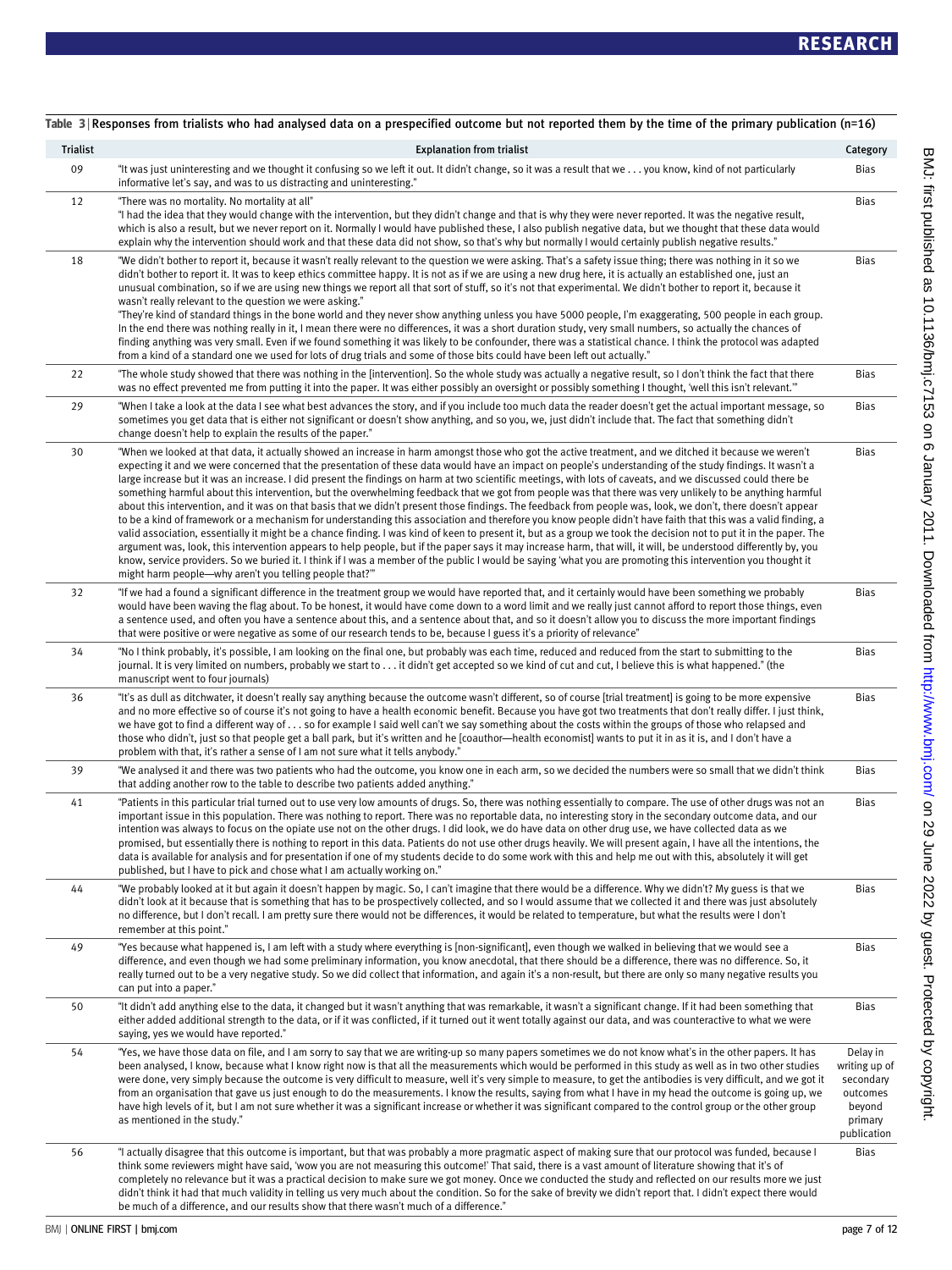| <b>Trialist</b> | <b>Explanation from trialist</b>                                                                                                                                                                                                                                                                                                                                                                                                                                                                                                                                                                                                                                                                                                                                                                                                                                                                                                                                                                                                                                                                                                                                                                                                                   | Category                                                                                                                                |
|-----------------|----------------------------------------------------------------------------------------------------------------------------------------------------------------------------------------------------------------------------------------------------------------------------------------------------------------------------------------------------------------------------------------------------------------------------------------------------------------------------------------------------------------------------------------------------------------------------------------------------------------------------------------------------------------------------------------------------------------------------------------------------------------------------------------------------------------------------------------------------------------------------------------------------------------------------------------------------------------------------------------------------------------------------------------------------------------------------------------------------------------------------------------------------------------------------------------------------------------------------------------------------|-----------------------------------------------------------------------------------------------------------------------------------------|
| 05              | "I think, you know, the issue with cost is it would have been relatively easy to get hospital charges, but actual costs<br>are more complicated analysis, and given that there was no difference between the groups we didn't go onto that."                                                                                                                                                                                                                                                                                                                                                                                                                                                                                                                                                                                                                                                                                                                                                                                                                                                                                                                                                                                                       | Secondary data not analysed because no difference in<br>primary outcome                                                                 |
| 08              | "Part of the problem is, as our economists keep on telling us, we have been collecting economic data, but we<br>haven't had enough of them. So for instance, for someone going into treatment, you know, we still don't have a lot<br>of participants who are receiving treatment. So, one thing that we now have is older participant rates, so the<br>economists are just starting to work on that, saying: 'OK, now that we have older rates, we can project out what<br>potential benefits in terms of like earnings over a life course, we might expect."                                                                                                                                                                                                                                                                                                                                                                                                                                                                                                                                                                                                                                                                                     | Long term outcome data not obtained by the time<br>primary outcome data published                                                       |
| 15              | "Unfortunately, the year we were funded the funders levied large across the board cuts to all approved projects. Our<br>recruitment also took longer than expected. As a result, we had neither the time nor the resources to analyse for<br>effects on the several less important secondary or exploratory outcomes we mentioned in our initial proposal."                                                                                                                                                                                                                                                                                                                                                                                                                                                                                                                                                                                                                                                                                                                                                                                                                                                                                        | Insufficient time, resources, or both to analyse less<br>important outcomes                                                             |
| 20              | "The problem was that they weren't completed as well as all the other measures, it was only just over two thirds of<br>people who consistently completed their diary, so it would have reduced our numbers considerably."                                                                                                                                                                                                                                                                                                                                                                                                                                                                                                                                                                                                                                                                                                                                                                                                                                                                                                                                                                                                                          | Not analysed because of the amount of missing data                                                                                      |
| 23              | "It was missing, a lot of people were missing data, and because we were looking at pre- and post- if they were<br>missing at either point then we had to throw out that person, so we just didn't have enough, and then across three<br>different conditions, so if you have only six or seven people with data in each condition it really wasn't worth<br>looking at."<br>"Oh I know what it was; I do know what it was. Well I know why it wouldn't have been in the dissertation. I ended up<br>getting pregnant, and so I actually defended the dissertation early, so I defended the dissertation before all of the<br>six months data were collected, even though I said I would do all of it, and I did, but I wanted to get the defence<br>done before I went on maternity leave, so they allowed me to defend just based on the pre-post data, and we didn't<br>collect the health services data until six months, so I didn't have those data at the time that I defended. Now I did<br>include the follow-up data in this published article but I probably yes, I didn't go back and probably didn't even<br>code and clean all the data we collected on health services."                                                             | Not analysed because of the amount of missing data<br>Long term outcome data not obtained by the time<br>primary outcome data published |
| 27              | "Samples were taken and one could argue that this is unethical actually because those samples were taken, and<br>stored, and frozen, and the results of analysis have never been published because the analysis was never done.<br>Speaking as someone who is interested in trial ethics, that is probably unethical to take samples and not analyse<br>them. Here is the answer to that question then, it's really simple issue, which is the reality of doing a trial. This was<br>an utter nightmare. For the analysis we did all the preparation abroad, it was an utter nightmare. I wouldn't say I<br>still wake up screaming. For a small aspect of a trial, you know, some of the more interesting outcomes and<br>laboratory based things to support whatever the hypothesis is, it grew to assume gargantuan proportions because<br>there was no electricity, it was 40 degrees, there were bugs crawling around everywhere, and this turned into a<br>nightmare. Getting it back to there were no facilities to do these in the country and getting it back to us was a<br>nightmare. And, the reason for the reporting differences for this biochemical stuff is actually I suspect not to do<br>with bias but to do with pragmatics." | Not analysed because of practical difficulties                                                                                          |
| 31              | "The main reason was limited power, so we had fewer variables up front, because of small sample size. Most of it<br>was driven by the small sample size, you know when you have 54 participants and you are trying to look at<br>outcomes, so we made decisions about what seemed to be the most important variable. I think I tend to be<br>conservative and part of this is just the sample was so small. I have tried to be very focussed in the papers and<br>there is lots of data that is lying dormant essentially because of that."                                                                                                                                                                                                                                                                                                                                                                                                                                                                                                                                                                                                                                                                                                        | Limited analysis undertaken owing to poor recruitment                                                                                   |
| 39              | "No, we haven't analysed it yet, you know we saw no effect on [primary outcome], which means that the drug is not<br>ever going to get, well not in the foreseeable future, going to get on the market. So I think it's less important, people<br>aren't going to have access to it, it's less important to share, to make that data public given the low likelihood that<br>it's going to show anything. It's not going to have any immediate clinical implications for anybody."                                                                                                                                                                                                                                                                                                                                                                                                                                                                                                                                                                                                                                                                                                                                                                 | Secondary data not analysed because no difference in<br>primary outcome                                                                 |
| 40              | "Well, we will be doing it, so what happens is you send someone down to a laboratory, they do the various<br>procedures and then you have to have someone who scores the protocol, which requires various software and<br>code writing, and then someone to spend the time to actually analyse the data. And, it just, it takes a while and so<br>our primary interest was getting out the information, these other measures were more secondary outcome<br>measures. It gets into issues around priorities, staff leaving, new staff having to be trained, it has just taken us a<br>while to get this stuff analysed and as I said it's, it has been analysed and we are hoping to write the manuscript for<br>this, this fall."                                                                                                                                                                                                                                                                                                                                                                                                                                                                                                                 | Delay in obtaining the data                                                                                                             |
| 41              | "The cost effectiveness was really not conducted in this study. I am not an expert on cost effectiveness, there is a<br>different team that works with us on cost effectiveness analysis, and this is their own survey now. And also the<br>size, the effect sizes to be expected for the cost effectiveness analysis are much smaller and therefore the sample<br>size did not really afford this type of analysis."<br>"There is also a limit of what number of statistical analyses you can actually reliably do with a small sample size, so<br>considering the sample size of this particular study, we decided to report only on the really main primary selected<br>outcomes and not run many analysis, because we understand that they lose the power, and they lose the power of<br>the conclusion."                                                                                                                                                                                                                                                                                                                                                                                                                                      | Not analysed because of poor recruitment                                                                                                |
| 42              | "Well that, it turns out that our funders [industry] kind of went through some internal reorganisation, and as a result<br>there are delays in the analyses of this outcome, and so we are still waiting to receive the final data from that, to<br>publish it. We have got partial data completed on that part of the project but not complete. The data, it's really held<br>by us. The funders have the samples, they just have that one set of samples, and they send us the data and we own<br>the data and do the analysis, they just did the assay. We are interpreting it and analysing it and everything."                                                                                                                                                                                                                                                                                                                                                                                                                                                                                                                                                                                                                                | Delay in obtaining the data                                                                                                             |
| 43              | "The economic evaluation, it's in processes. Well, we were supposed to have it analysed by the end of the month, I<br>can't give you any preliminary. We know about the utilisation already but I don't know about the related costs. Our<br>goal is to have it actually submitted this year."                                                                                                                                                                                                                                                                                                                                                                                                                                                                                                                                                                                                                                                                                                                                                                                                                                                                                                                                                     | Long term outcome data not obtained by the time<br>primary outcome data published                                                       |
| 44              | "So it was a negative trial, it was not a failed trial, we have statistical power, but it was negative basically, we<br>showed that in the context of our environment the intervention did not increase the primary outcome so basically<br>the outcomes were identical in the two groups. Given this there was absolutely no reason to expect the difference<br>in anything we would measure in the blood. So, we had collected all that, it was sitting in the refrigerator, in the<br>freezer, so we didn't do the analysis because it was completely obvious that it would be negative."                                                                                                                                                                                                                                                                                                                                                                                                                                                                                                                                                                                                                                                       | Samples not analysed because no difference in primary<br>outcome                                                                        |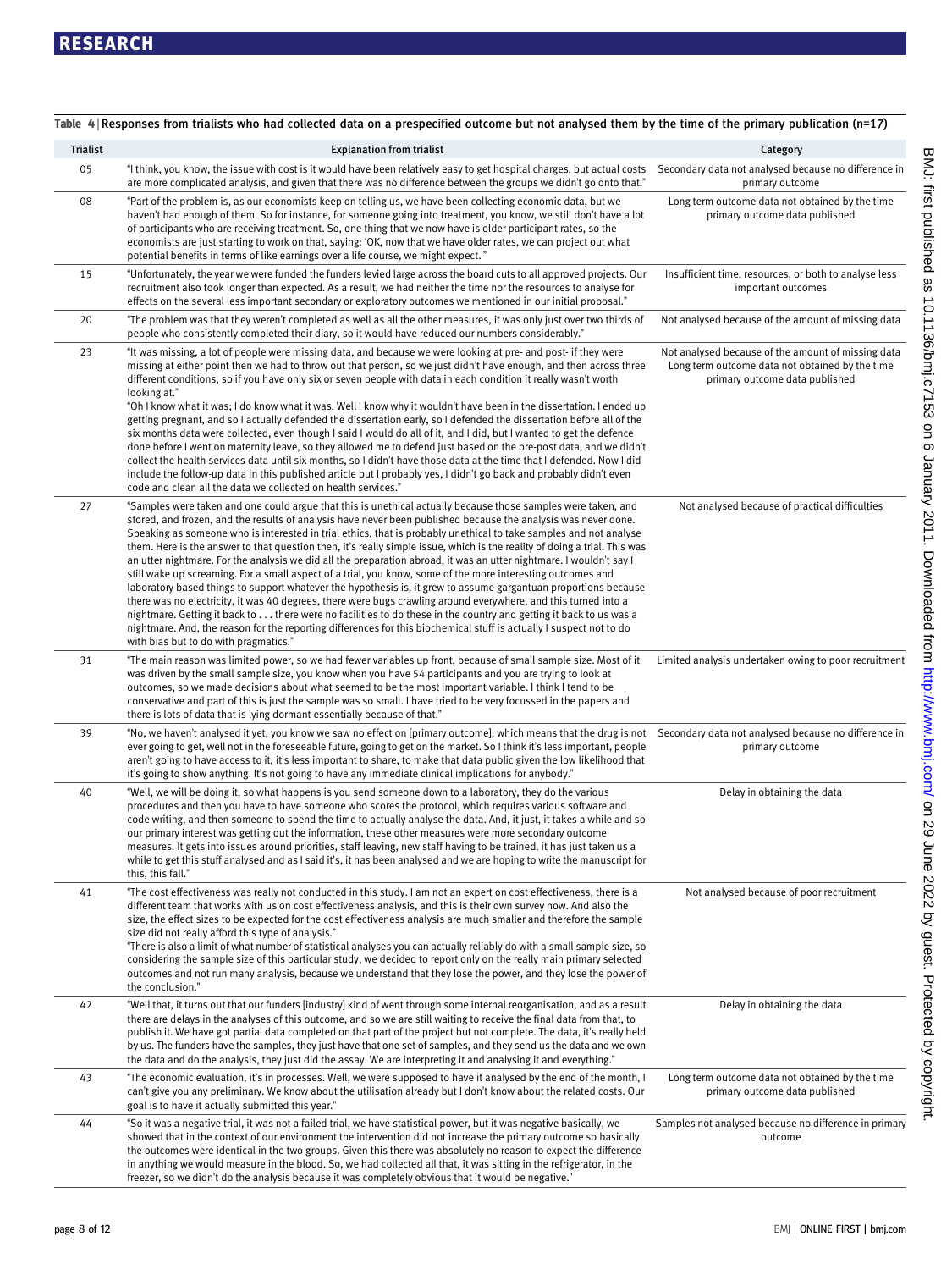| <b>Trialist</b> | <b>Explanation from trialist</b>                                                                                                                                                                                                                                                                                                                                                                                                                                                                                                                                                                                                                                                                                                                                                                                                                                                                                                                                                                                                                                                                                                                                                                                                                                                                                                                                                                                                           | Category                                                                                 |
|-----------------|--------------------------------------------------------------------------------------------------------------------------------------------------------------------------------------------------------------------------------------------------------------------------------------------------------------------------------------------------------------------------------------------------------------------------------------------------------------------------------------------------------------------------------------------------------------------------------------------------------------------------------------------------------------------------------------------------------------------------------------------------------------------------------------------------------------------------------------------------------------------------------------------------------------------------------------------------------------------------------------------------------------------------------------------------------------------------------------------------------------------------------------------------------------------------------------------------------------------------------------------------------------------------------------------------------------------------------------------------------------------------------------------------------------------------------------------|------------------------------------------------------------------------------------------|
| 45              | "That outcome is a paper still in the making. That data was kept completely aside, you know, as you can see the<br>paper that we are talking about has got so much in it and we did hum and ah whether we were going to break it<br>down or present it separately, or any of that sort of stuff, but when we did come down to it, this outcome was just<br>going to be too much again for that paper and so we chose to leave it and it's still a paper in the making, it's still<br>data which is sitting there and hopefully will be a standalone paper in itself. I haven't got round to analysing it, I<br>have gone out of a PhD and jumped straight into something else, I have still got data and all sorts of stuff that I<br>haven't even have time to enter. I get the impression from talking to others as well that it's always common when<br>you collect a lot of data to have one or two variables that never make it to the cutting board. So this outcome is not<br>in my thesis. I would like to think that it will reach publication one day. I think at the moment I am very, I am very<br>rushed with all the new things that I have got on my plate, but there is a number of variables that I breeze back on<br>and think to myself 'oh I will do something about that one day, I will do something about that one day.' So yes I<br>would like to think that it wasn't, it wasn't a wasted time in collecting it." | Outcome not analysed because volume of data<br>presented in primary publication          |
| 53              | "Right, we did that and just because it takes absolutely for ever to score it, and although I am a trained scorer as a<br>primary investigator I can't do the scoring, so I had to send one of my team members to get trained and it just takes,<br>it is taking forever to get through them all, so it's still in the pipeline. I would have had to postpone the writing of<br>the primary outcome paper if I had to wait for this data. Yes, we have almost just about done now and so in a<br>separate publication we will report that."                                                                                                                                                                                                                                                                                                                                                                                                                                                                                                                                                                                                                                                                                                                                                                                                                                                                                                | Delay in obtaining the data                                                              |
| 55              | "Doing the measurements is really hard and I wasn't sort of specifically trained to do them. I mean the clinicians<br>told me how to do them, but it can be quite difficult to do. Which is a shame because that is a nice sort of, a nice<br>measurement to have. We did it the whole way through but kind of knowing that it was pointless. I think, because<br>we ended up doing it for the trial participants rather than for us, because they expected it to be done. So we just<br>did it and noted it down but never analysed it, because we didn't believe in it, even if it had shown something<br>brilliant, we wouldn't have thought it was true."                                                                                                                                                                                                                                                                                                                                                                                                                                                                                                                                                                                                                                                                                                                                                                              | Not analysed because of practical difficulties and<br>uncertainty about validity of data |
| 59              | "I think it had just fallen off our radar screen and we were focused on the primary outcome, because the story would<br>have been 'you reduce the outcome, and a higher proportion of people remain independent.' In fact, we sort of then<br>began telling another story. It didn't seem important once we had already frightened ourselves by showing that we<br>caused harm and I suppose the story could have been 'you cause harm and you cause more people to have to go<br>into care.' I think it just fell off the radar screen because we then began to worry about why, why this didn't work."                                                                                                                                                                                                                                                                                                                                                                                                                                                                                                                                                                                                                                                                                                                                                                                                                                   | Not analysed because harmful effect of intervention on<br>primary outcome                |

and non-commercial sources. Discrepancies between primary outcomes specified in the protocol and those listed in the trial report were found in three trials. In one trial, the primary outcome as stated in the protocol was downgraded to a secondary outcome in the publication, and a non-primary outcome with statistically significant results  $(P< 0.05)$  was changed to the primary outcome. One trial omitted reporting three prespecified primary outcomes and included in the publication a new primary outcome  $(P<0.05)$  not stated in the protocol. Both trials were not commercially funded. The remaining trial measured but did not analyse one of the eight prespecified primary outcomes; funding here came from both industry and non-commercial sources.

A total of 159 outcomes were prespecified across the 21 trials. Across the 21 trials, 26 (16%) of the 159 outcomes were not reported, of which four were prespecified primary outcomes in two trials. There was at least one unreported efficacy or harm outcome in 14 trials (67%), of which seven (64%) were not commercial trials and seven (70%) had joint industry and non-commercial funding. Unreported secondary outcomes were either not measured (two trials), measured but not analysed (12 trials), or measured and analysed but not reported (eight trials). Four trials reported five outcomes that were not prespecified.

Given the stated reasons for discrepancies, six (29%) of the cohort of 21 trials were found to have displayed outcome reporting bias—that is, non-reporting of an outcome was related to the results obtained in the analysis (trialists 39, 41, 44, 49, 50, and 56).

#### **DISCUSSION**

Researchers have a moral responsibility to report trial findings completely and transparently.16 Failure to communicate trial findings to the clinical and research community is an example of serious misconduct.17 Previous research has shown that non-publication of whole studies or selected results is common, but there has been little previous research into the awareness among researchers of their responsibilities to publish fully their research findings or of the possible harm associated with selective publication.

#### Principal findings

When comparing the trial protocol with the subsequent publication, we carefully distinguished the cases where an outcome was measured and analysed but not reported, measured but not analysed or reported, and not measured. There are two key messages from our work. Firstly, most unreported outcomes were not reported because of a lack of a significant difference between the trial treatments, thus leading to an overoptimistic bias in the published literature as a whole. However, we believe that nonreporting mainly reflected a poor understanding of how any individual trial forms part of the overall evidence base, rather than intentional deception. Secondly, from the reasons given for outcomes being either measured but not analysed or not measured, there was a general lack of clarity about the importance and feasibility of data collection for the outcomes chosen at the time of protocol development.

We identified one study, however, in which the trialists intentionally chose to withhold data on a statistically significant increase in harm associated with the trial intervention. This type of "distorted reporting" in relation to adverse events has been previously described.18 The reported findings from the trial were published in a prestigious journal, and since publication the paper has been cited by others on a number of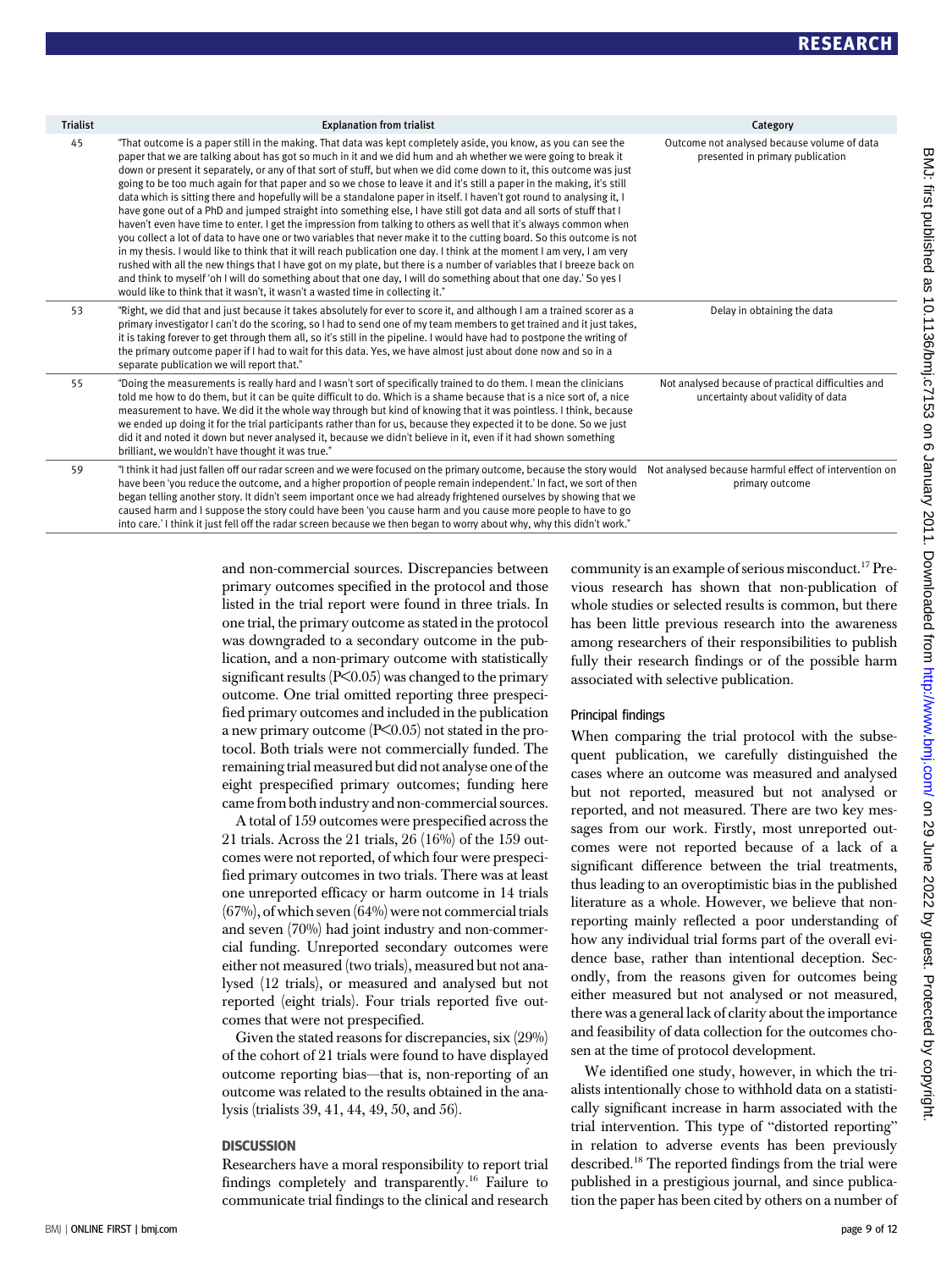occasions. We have strongly encouraged the trialist to make these unreported results publicly available.

We identified an apparent over reliance on the arbitrary but widely used cut off of 0.05 to distinguish between significant and non-significant results. In many cases trialists described subdividing P values into "significant" and "non-significant," and deciding to not report "non-significant" results. Yet statistically significant results may not always be clinically meaningful. Likewise an observed difference between treatment groups might be clinically important, yet fail to reach statistical significance. Whether or not a finding is reported should not depend on its P value.

#### Comparison with other studies

Our work provides richer information on trialists' decision making regarding selective outcome reporting than previous work has been able to capture. Previous questionnaire surveys asked trialists about any unpublished outcomes, whether those showed significant differences, and why those outcomes had not been published.4 8 15 Our work supports their findings and provides a more detailed understanding of why trialists do not report outcomes. Previous studies did not establish whether or not trialists intentionally chose to mislead by not reporting non-significant outcomes. Our study suggests deliberate misrepresentation of the results may be rare, although we cannot rule out the possibility that trialists may have framed their responses to our interview questions to hide intentional under-reporting of outcomes.

An ongoing Cochrane review has identified studies that compare trial protocols with subsequent publications (K Dwan, personal communication, 2010). The effect of journal type was examined in one study but was not found to be associated with selective outcome reporting.12 The effect of funding source on outcome reporting bias seems to be heterogeneous, with studies showing that commercially funded trials are more (D Ghersi, personal communication,  $2010$ ), less,<sup>19</sup> or equally <sup>20</sup> likely to display inconsistencies in the reporting of primary outcomes compared with studies that were not commercially funded. One study reported no effect of funding source on whether outcomes were completely reported, after adjusting for statistical significance (E von Elm, personal communication, 2010), whereas another found that commercially funded trials were more likely to completely report outcomes (D Ghersi, personal communication, 2010). For the 85 studies suspected of outcome reporting bias and the 98 studies assumed to be free of outcome reporting bias in this project, there was little difference between the groups in terms of sample size or the involvement of a statistician. However, there was some evidence that trials suspected of outcome reporting bias were more likely to not state their source of funding. The implications of our low response rate among trialists involved in commercial trials is not clear. It is possible that our results for the prevalence of outcome reporting bias are conservative, if those declining to be interviewed did so to avoid exposure of such bias with their studies.

Recent work has shown the harmful effect of selective outcome reporting on the findings of systematic reviews<sup>3</sup> and also the lack of awareness among people who conduct systematic reviews of this potential problem. Two recent initiatives are relevant here: firstly, the inclusion of selective outcome reporting as a key component of the new Cochrane risk of bias tool, $21$ which all review authors should be using in future to assess the trials included in a Cochrane review; and secondly, the recommendation to consider this issue when reporting a systematic review.<sup>21</sup> We hope these developments will lead to greater recognition by reviewers and users of systematic reviews of the potential impact of reporting bias on review conclusions.

#### Strengths and limitations of the study

The strength of our study rests in its use of interviews to provide valuable insight into the decision making process from the planning to the publication stage of clinical trials. Our study adds to the growing body of empirical evidence on research behaviour.<sup>22</sup> Outcome reporting bias and publication bias more broadly could be viewed as forms of "fabrication," according to the definition given by the US Office of Research Integrity. Our study leads us to agree with Martinson et al that "mundane 'regular' misbehaviours present greater threats to the scientific enterprise than those caused by high profile misconduct cases such as fraud."<sup>23</sup> Outcome reporting bias and publication bias more broadly were not explicitly mentioned in Martinson et al's survey, however, suggesting that the scientists from whom the authors drew the specific misbehaviours to be surveyed were unaware of the harmful effects of selective reporting.

It is important to acknowledge that the results presented come only from those trialists who agreed to be interviewed, and thus we urge caution in the interpretation of our study findings given the low response rate (trialists who declined our invitation or could not send their trial protocol were not interviewed). There is limited evidence relating to the factors associated with selective outcome reporting and even less with respect to outcome reporting bias directly, making an assessment of response bias in this current study difficult.

It is possible that different methods—such as postal questionnaires—might have resulted in a higher proportion of trialists agreeing to be interviewed. However, structured telephone interviews were considered the most appropriate form of data collection when taking into account the aims of our study. The style of the interview allowed similar topics to be covered with each of the trialists, while still allowing the trialists to have flexibility in their answers. It allowed the prespecified topics to be discussed and explored in detail, as well as new areas or ideas to be uncovered. In addition, such interviews allowed the interviewer to check that they had understood the respondent's meaning, instead of relying on their own assumptions.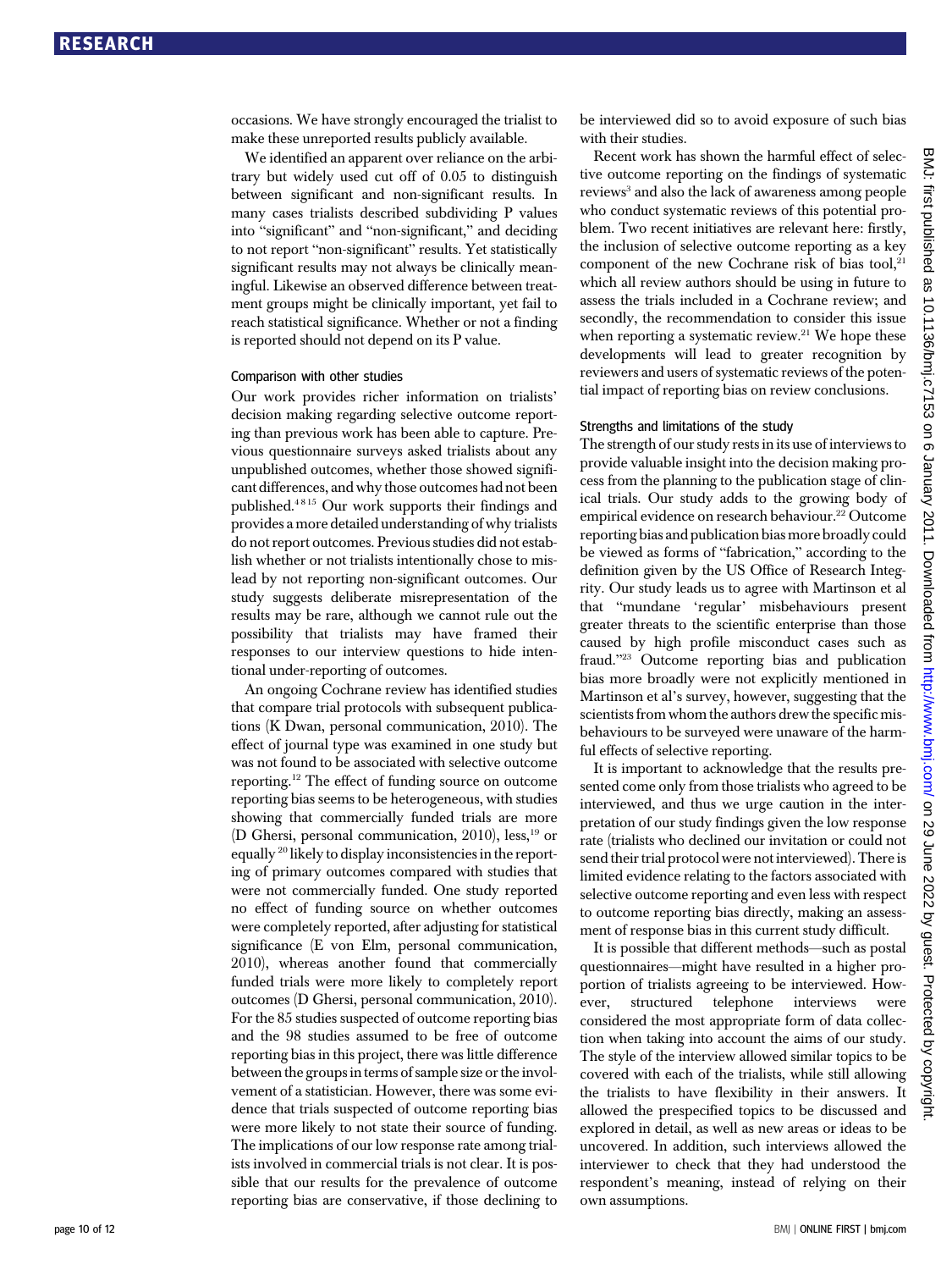#### WHAT IS ALREADY KNOWN ON THIS TOPIC

Outcome reporting bias is the selection for publication of a subset of the original recorded outcomes on the basis of the results

Outcome reporting bias has been identified as a threat to evidence based medicine because clinical trial outcomes with statistically significant results are more likely to be published

The extent of outcome reporting bias in published trials has been previously investigated using follow-up surveys of authors, but these studies found that trialists often did not acknowledge the issue of unreported outcomes even when there was evidence of their existence in their publications

#### WHAT THIS STUDY ADDS

The prevalence of incomplete outcome reporting is high

This study has, for the first time, provided a detailed understanding of why trialists do not report previously specified outcomes

Trialists seem to be generally unaware of the implications for the evidence base of not reporting all outcomes and protocol changes

There is a general lack of consensus regarding the choice of outcomes in particular clinical settings, which can affect trial design, conduct, analysis, and reporting

> A further limitation of our work is the small sample size. All trialists eligible for interview were invited (n=268), of whom 59 (22%) finally agreed. Completion of interviews was governed by pragmatic reasons (the number of trialists who ultimately agreed), rather than when there was no extra data gained from the latest interview (data saturation).

#### Conclusions and policy implications

We are the first group to conduct interviews targeting instances of outcome reporting bias and protocol changes. Our findings add important new insights, pointing to a lack of awareness and understanding of the problem generally. Trialists seemed unaware of the implications for the evidence base of not reporting all outcomes and protocol changes. A general lack of consensus regarding the choice of outcomes in particular clinical settings was evident and affected trial design, conduct, analysis, and reporting.

It has been suggested that comparing publications with the original protocol constitutes the most reliable means of evaluating the conduct and reporting of research,24 and the Cochrane Collaboration has recommended such comparison to detect if complete or incomplete reporting is indicated.<sup>21</sup> It is widely believed that the introduction of trial registration would remove the practice of retrospective changes to outcomes, but a recent study has shown that there are frequent discrepancies between outcomes included on trial registers and those reported in subsequent publications.12 We have found that some differences between the protocol and the publication are a result of outcome reporting bias, but also that some changes are made during the course of the trial as a result of poor outcome choice at the protocol development stage. Such differences do not lead to bias. Our work suggests that for the assessment of reporting bias, reliance on the protocol alone without contacting trial authors will often be inadequate.

Our findings emphasise the need to improve trial design and reporting. The recent update of the CON-SORT reporting guideline<sup>25</sup> includes an explicit request that authors report any changes to trial outcomes after the trial commenced and provide reasons for such changes. Readers can then judge the potential for bias. Unfortunately, in our study none of the reports in which trial outcomes were not measured, or were measured but not analysed, acknowledged that protocol modifications had been made.

Our finding of a lack of understanding of the importance of reporting outcomes in various clinical areas lends further support to the development of core outcome sets.26-28 International efforts to develop consensus on a minimum set of outcomes that should be measured and reported in later phase trials in a particular clinical area would lead to an improved evidence base for healthcare.

Contributors: The study was conceived by PRW, DGA, CG, and AJ. PRW, AJ, DGA, CG, and RMDS designed the study protocol. RMDS contacted the trialists to conduct the interviews. A comparison of trial protocols with trial reports was carried out by RMDS and JJK. Interviews were performed by RMDS. Analysis was performed by RMDS and JJK, with input and supervision from PRW and AJ. RMDS prepared the initial manuscript; PRW, AJ, DGA, and CG were involved in revisions of this manuscript. All authors commented on the final manuscript before submission. PRW is the guarantor for the project.

**Funding:** The ORBIT (Outcome Reporting Bias In Trials) project was funded by the Medical Research Council (grant number G0500952). The funders had no role in the study design, data collection and analysis, decision to publish, or preparation of this manuscript. DGA is supported by Cancer Research UK.

Competing interests: All authors have completed the Unified Competing Interest form at www.icmje.org/coi\_disclosure.pdf (available on request from the corresponding author) and declare: no support from any organisation for the submitted work; no financial relationships with any organisations that might have an interest in the submitted work in the previous three years; and no other relationships or activities that could appear to have influenced the submitted work. Data sharing: No additional data available.

- 1 Dickersin K, Chan S, Chalmers TC, Sacks HS, Smith H Jr. Publication bias and clinical trials. Control Clin Trials 1987;8:343-53.
- 2 Hutton JL, Williamson PR. Bias in meta-analysis due to outcome variable selection within studies. Appl Stat 2000;49:359-70.
- 3 Kirkham JJ, Dwan KM, Altman DA, Gamble C, Dodd S, Smyth RMD, et al. The impact of outcome reporting bias in randomised controlled trials on a cohort of systematic reviews. BMJ 2010;340:c365.
- 4 Chan AW, Hrobjartsson A, Haahr MT, Gotzsche PC, Altman DG. Empirical evidence for selective reporting of outcomes in randomized trials: comparison of protocols to published articles. JAMA 2004;291:2457-65.
- 5 Williamson PR, Gamble C, Altman DG, Hutton JL. Outcome selection bias in meta-analysis. Stat Methods Med Res 2005;14:515-24.
- 6 Dwan K, Altman DG, Arnaiz JA, Bloom J, Chan AW, Cronin E, et al. Systematic review of the empirical evidence of study publication bias and outcome reporting bias. PLoS One 2008;3:e3081.
- 7 Hahn S, Williamson PR, Hutton JL. Investigation of within-study selective reporting in clinical research: follow-up of applications submitted to a local research ethics committee. J Eval Clin Pract 2002;8:353-9.
- 8 Chan AW, Krleza-Jeric K, Schmid I, Altman DG. Outcome reporting bias in randomized trials funded by the Canadian Institutes of Health Research. CMAJ 2004;171:735-40.
- Ghersi D. Issues in the design, conduct and reporting of clinical trials that impact on the quality of decision making. PhD thesis. School of Public Health, Faculty of Medicine, University of Sydney, 2006.
- 10 Von Elm E, Rollin A, Blumle A, Huwiler K, Witschi M, Egger M. Publication and non-publication of clinical trials: longitudinal study of applications submitted to a research ethics committee. Swiss Med Wkly 2008;138:197-203.
- 11 Turner EH, Matthews AM, Linardatos E, Tell RA, Rosenthal R. Selective publication of antidepressant trials and its influence on apparent efficacy. N Engl J Med 2008;358:252-60.